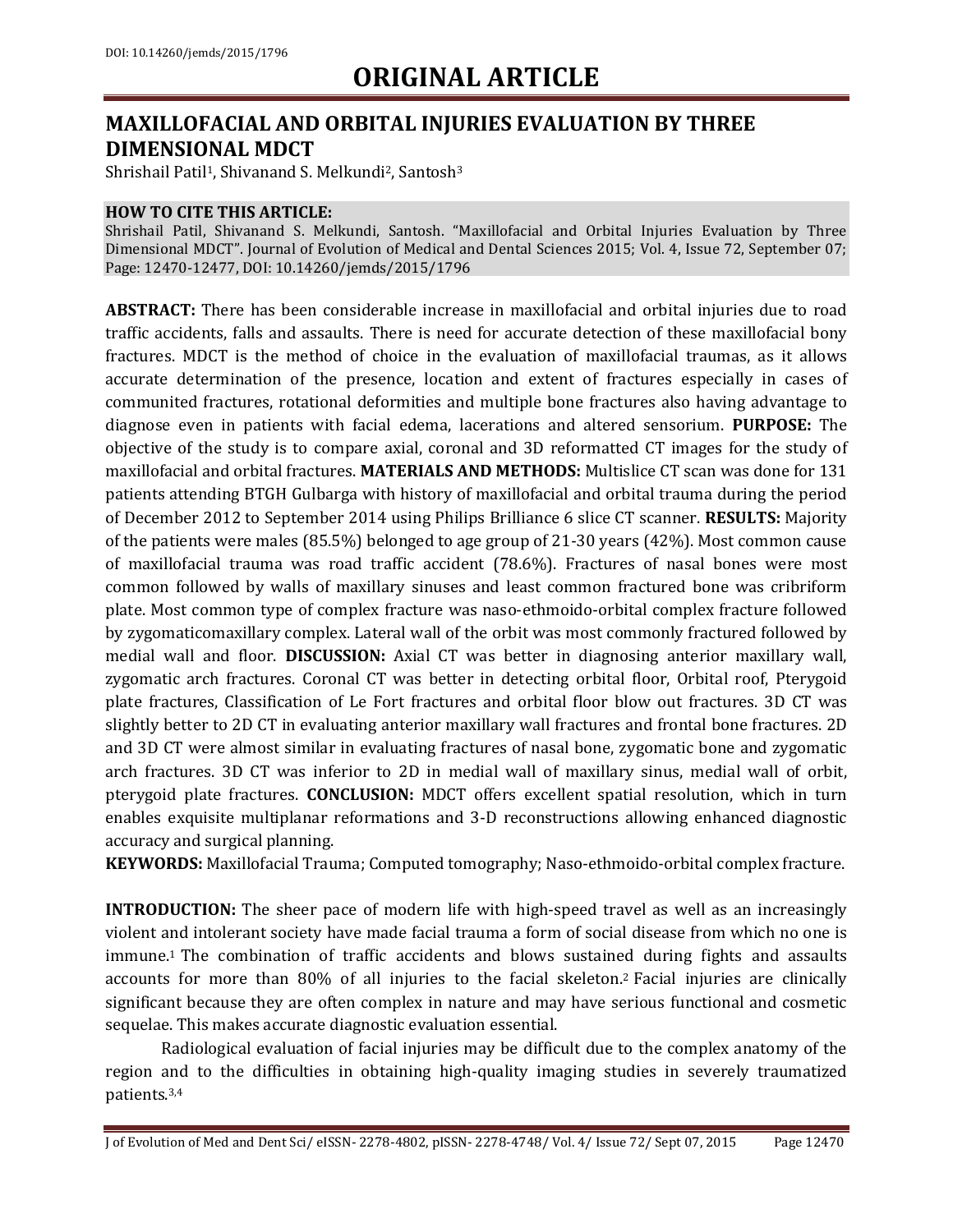Its goal is to establish the number and exact location of the fractures, determine the dislocation of the bony fragments and assess concomitant soft tissue complications. <sup>5</sup> The complex anatomy of the midface renders CT the ideal imaging modality to display midface trauma without the disadvantage of super imposition. <sup>6</sup> In modern imaging modalities, especially 3D CT have been shown to be of value in the assessment and management of acute facial trauma.

Surgeons frequently need to make their own evaluation of the degree of skeletal disruption revealed by imaging studies when planning initial treatment of facial fractures. 3D reconstructions may not depict more fractures than those seen on axial and MPR images in all cases, interpretation of 3D-CT images provides useful information in almost 75% of cases and can facilitate surgical planning in more than half.7,8

In a patient with acute orbital trauma the periorbital soft tissue edema, inadequate cooperation in alert patients and a reduced level of consciousness in obtunded individuals the computed tomography (CT) has come to play a major role in the orbital examination of acute trauma patients.

### **OBJECTIVES:**

- 1. To study the efficacy of axial, coronal & 3D CT reformatted images in detection of fracture in maxillofacial and orbital injuries.
- 2. To study the number, extent and displacement of fractures with axial, coronal & 3D reformatted images.
- 3. To study the prevalence of maxillofacial and orbital injuries.

**METHODOLOGY:** Source of Data The study population included 131 patients who underwent CT evaluation of face when they presented with facial trauma at BTGH GULBARGA. The CT was done on the advice of the referring doctor and no patient was made to undergo CT for the sole purpose of this study. The dissertation evaluates various fractures involving the facial bone that were detected in these patients.

#### **Inclusion Criteria:**

 All patients with clinical evidence of maxillofacial injuries who undergo multislice CT examination and are shown to be positive for fractures.

### **Exclusion Criteria:**

- Patients with maxillofacial injuries in whom a CT examination is contraindicated e.g. Pregnancy.
- Patients with maxillofacial trauma without any fractures after CT examination.

### **Data Acquisition:**

- Once a patient satisfied the inclusion criteria for this study, he or she would undergo the CT evaluation after giving consent.
- All the CT scans in this study were performed using Philips Brilliance 6 slice CT scanner.

### **CT Protocol consisted of the following:**

- Non-contrast axial 6 slice helical series.
- Beam collimation 10mm.

J of Evolution of Med and Dent Sci/ eISSN- 2278-4802, pISSN- 2278-4748/ Vol. 4/ Issue 72/ Sept 07, 2015 Page 12471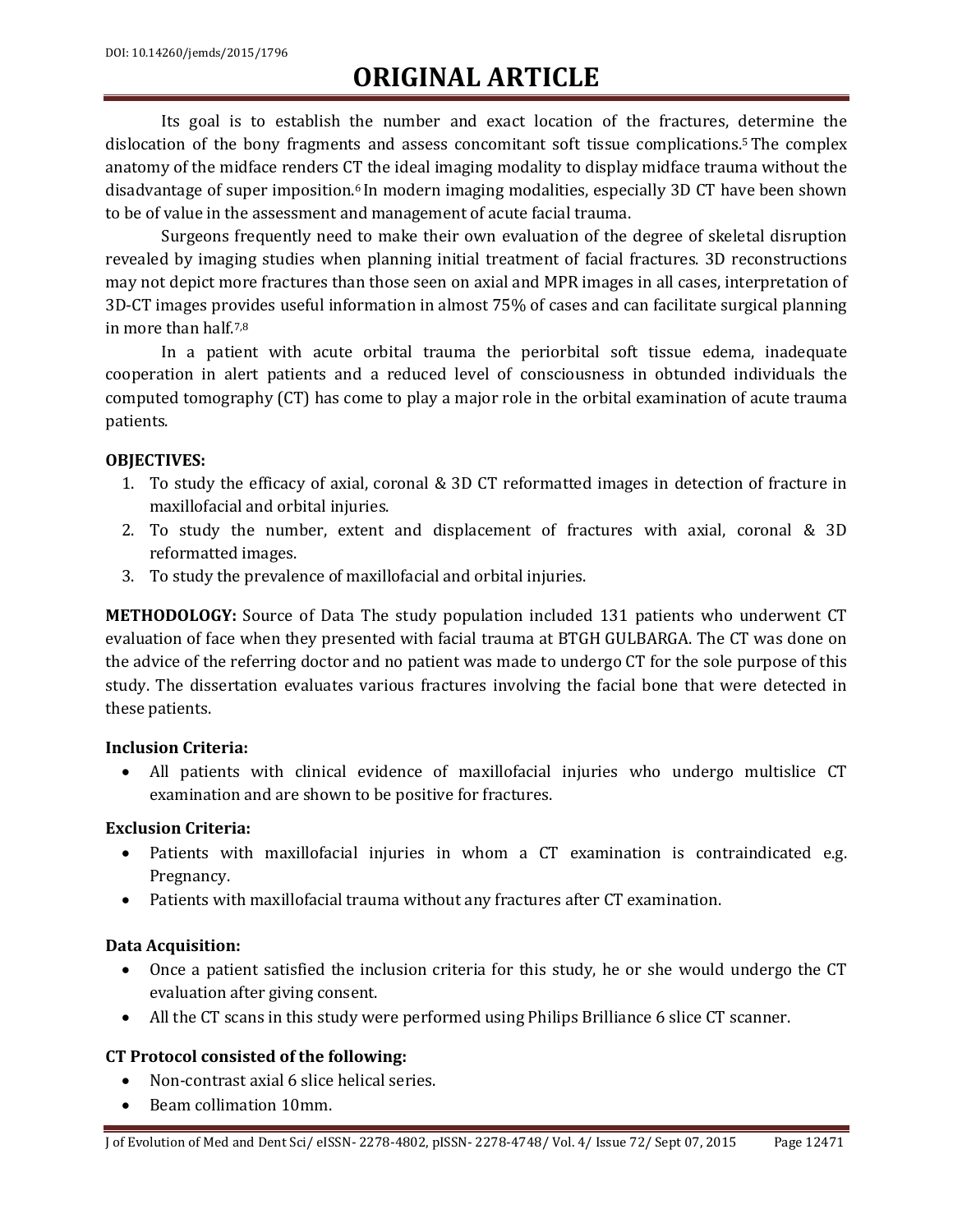- Detector configuration 16x0.625.
- $\bullet$  Pitch 1.375:1.
- Tube current 200mAs.
- Voltage 120 kV.
- Total exposure time 6.5s.
- Total Radiation 81.3mGy.

Along with the axial images, Coronal-plane Multiplanar Reformation (MPR) images were reconstructed with 0.5mm increment. Three Dimensional volume-rendering images were also obtained. The fracture detected on CT examination were classified according to the region involved. Coronal images were compared with axial images for detection of fractures. 3D images were compared with axial images and assessed under headings - fracture detection, extent of fracture and displacement.

**RESULTS:** The study constituted 131 patients attending maxillofacial injuries having minimum one fracture of facial bones. Axial, coronal and 3D reformatted images were taken for all type of fractures Imaging method for different type of fractures was studied both axial and coronal scans were found equally capable in identifying fractures of nasal bone, nasal septum, lateral & medial maxillary sinus walls, lateral & medial walls of orbit, zygoma, anterior & posterior wall of frontal sinus fractures.

Axial scans were superior than coronal in detecting anterior maxillary wall and zygomatic arch fractures. Coronal scans were superior to axial in orbital floor, orbital roof pterygoid plate, cribriform plate superior and inferior orbital rim fractures. 3D images were found to be similar or better for the detection and description of extent in most patients with zygomatic bone fractures. In the assessment of displacement 3D was found to be superior to axial images in most patients.

Coronal CT was similar to axial in detection of Tripod fractures and Naso- ethmoido-orbital complex fractures and medial orbital blow out fractures. Coronal CT was superior to axial in detection of inferior orbital blowout, and classification of Le-Fort fractures. 3D images were superior in the detection of fractures in the maxilla especially with involvement of anterior wall & similar to axial in posterolateral wall and inferior in case of medial wall of maxillary sinus fractures.

The extent of involvement and its displacement were better seen on axial images. The detection and extent of involvement assessed by 3D and axial images were similar in most patients with mandibular fractures. However there was a definite advantage in assessment of displacement of fracture fragments with the use of 3D images. The 3D images were found to be inferior in the assessment of detection, extent and displacement of fractures in the naso-ethmoido-orbital region when compared with axial images in most patients.

Axial images were almost similar to coronal images in the detection of naso-ethmoido-orbital complex fractures. Frontal bone fracture detection and displacements were seen better on 3D images in more percentage of patients. However its extension, especially into posterior wall of sinus or roof of orbit were not adequately visualized on the 3D images.

**DISCUSSION:** Mid-facial fractures can be very difficult to assess by conventional radiography because of the complex facial anatomy,<sup>9</sup> At present, computed tomography (CT) is the most widely accepted method in the evaluation of patients with maxillofacial trauma, as it makes it possible to identify and quantify fractures, recognize their true extent and if there are bone displacements or not, as well as to assess soft tissue injuries. 10,11

J of Evolution of Med and Dent Sci/ eISSN- 2278-4802, pISSN- 2278-4748/ Vol. 4/ Issue 72/ Sept 07, 2015 Page 12472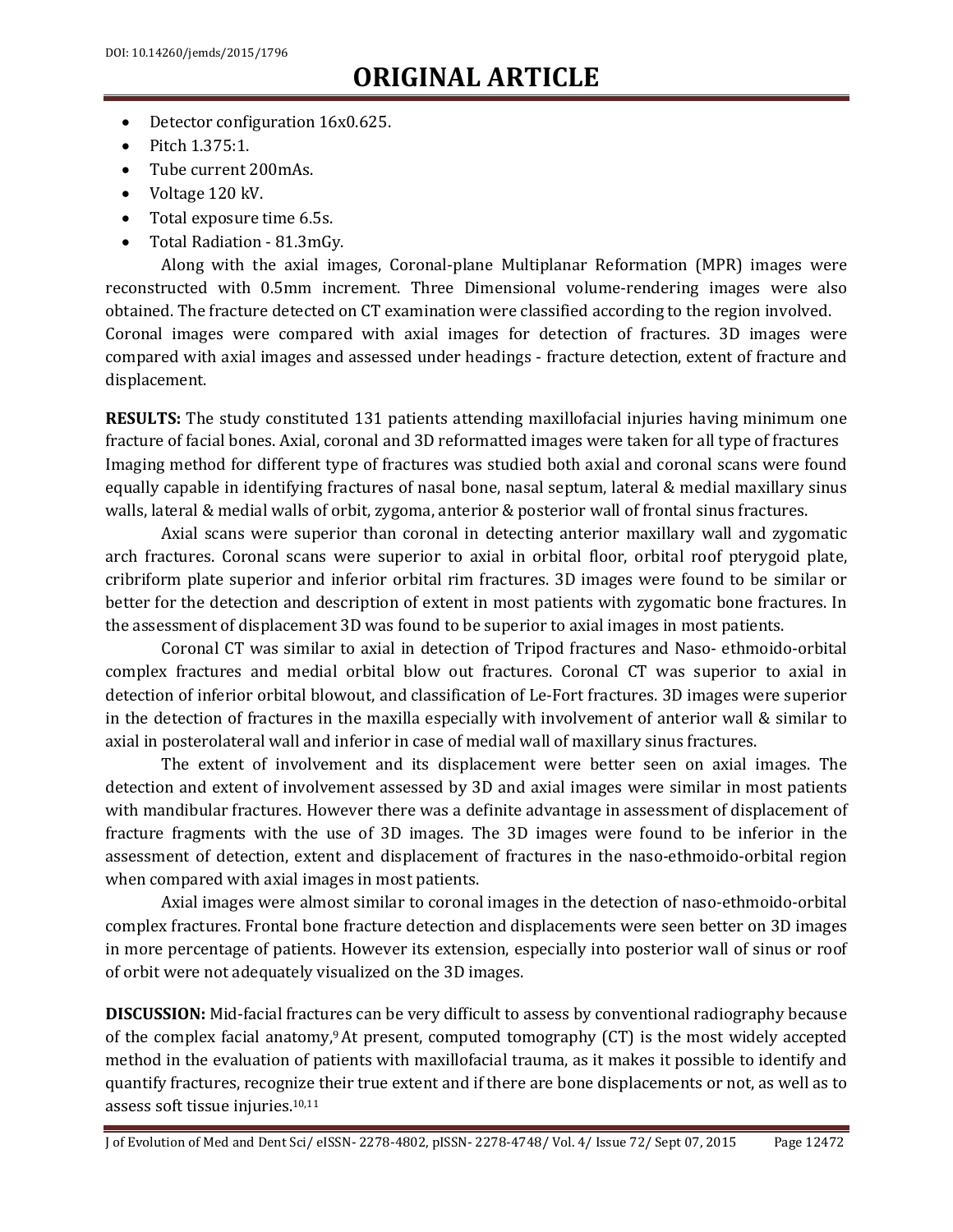MDCT provides high-quality imaging in the three planes and excellent 3D reconstructions. 11 The latter are particularly useful to assess bony architecture in large comminuted, displaced, and complex fractures involving multiple planes. <sup>12</sup> Furthermore, they are an excellent communication tool with the surgeons, as in the case of complex fractures, they allow an adequate visualization and easy interpretation of the fracture segments and their relationship to one another. This is very helpful when deciding on the most suitable preoperative planning for each patient.<sup>11</sup> essentially, they recreate the surgeon's complex mental process of visualizing fractures in preoperative planning.<sup>12</sup>

The study included 131 patients who had a history of maxillofacial injury and were found to have fractures involving the facial bones. The evaluation of these patients done with Philips Brilliance 6 slice MDCT scanner. The axial images generated were supplemented by the coronal multiplanar reformatted images as well as reconstruction of 3D volume rendered images. The study population consisted of patients in the age group of 11 to 70years. Most patients belonged to the 21-30yrs and 31-40 yrs age groups with 42 and 25% of patients respectively. Our study also showed male preponderance accounting for 85.5% of the total cases with ratio of male: female as 5.8:1.

As these age groups 21-40 are the most common users of motor vehicles, so the more incidence in them is obvious, also the high rates in males explained the highest number of motor vehicle users. The most common mode of injury in patients presented to the Emergency department with maxillofacial trauma was road traffic accidents, comprising 78.6% of cases fallowed by fall from height and assault comprising 14.5% and 6.9% respectively.

A study done by K. Subhashraj for maxillofacial injuries showed most patients were in the 21- 30 year-old age group, and the male: female ratio was 3.7:1. Road crashes, particularly involving motorcycles, accounted for 62%.<sup>13</sup> Another study done by BR Chandra Shekar found Road traffic accident (RTA) as the common cause for maxillofacial injuries. Men sustained more injuries compared to women. The injuries were mostly sustained in the age group of 11-40 years, constituting about 78% of all the injuries. 14

In this study the most common fractured site was of nasal bone found in 78 occasions (17%) followed by anterior and posterolateral maxillary wall fractures on 50 occasions (11%) out of total 467 fractures. The most common complex fracture type in this study was the Naso-Orbito-Ethmoidal (NOE) fracture found on 15(32%) occasions followed by zygomatico-maxillary complex fracture in 09(19%) occasions out of total 47 complex fractures. Hwang and You.<sup>15</sup> stated that the most common isolated fracture site was the nasal bone (37.7%) and largest group with complex fractures included the zygomatico-maxilla (14%).

In patients with Zygomatic bone fractures coronal images were similar to axial images in the detection. In patients with zygomtic arch fractures axial CT was superior to coronal in detecting fractures. In our study of zygomatic bone fractures 3D images were found to be similar or better for the detection and description of extent in most patients. In the assessment of displacement, 3D was found to be superior to axial images in most patients.

A study done by Tanrikulu R and Erol B also showed axial CT was best for zygomatic arch fractures and no significant difference between axial and coronal CT for zygomatic bone fractures.<sup>16</sup>

Our study results correlated with study done by FOX who found that 3D reconstructed CT scans were interpreted more rapidly and more accurately and that 3D CT was more accurate at assessing zygomatic bone fractures.<sup>17</sup> in case of maxillary fractures, anterior maxillary sinus wall fractures were better detected on axial CT, while both Axial and coronal CT were similar for medial maxillary and lateral maxillary sinus wall fractures.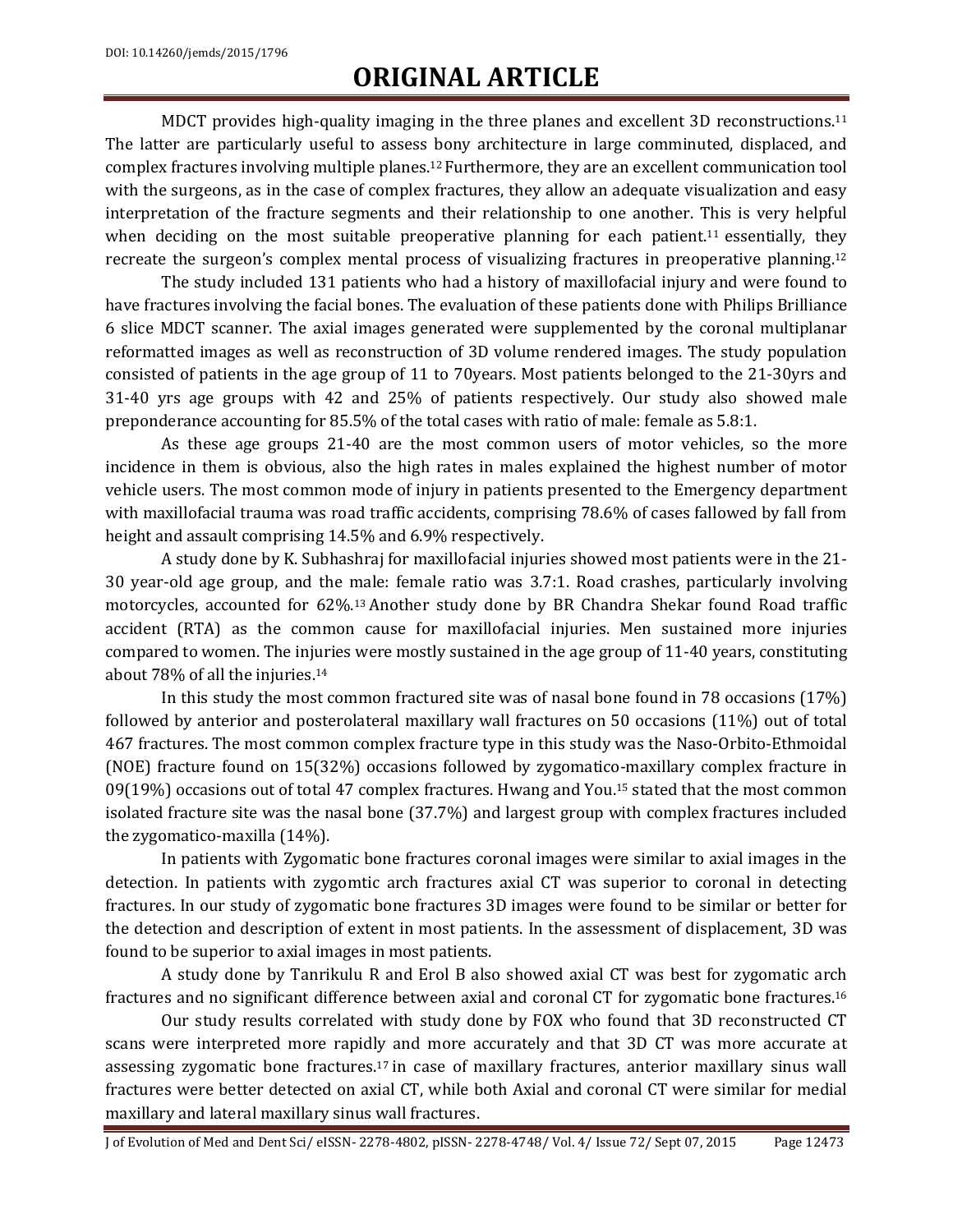However 3D images were superior to axial CT in the detection of fractures in the maxilla with involvement of anterior wall. 3D images were similar to 2D images in posterolateral wall fractures and inferior to 2D images in medial maxillary wall fractures. The extent of involvement and displacement of fractures were better seen on axial images. Even Tanrikulu R and Erol B concluded that axial CT was the most effective method in imaging of the maxillary fractures, coronal CT was the most useful in classification of maxillary fractures.<sup>16</sup>

Among orbital fractures seen in our study, the lateral wall of the orbit was the most commonly involved in 39(32%) followed by medial wall 35(29%), floor 25(20%) and roof 23(19%). Coronal CT was better than axial CT in detection of orbital floor, orbital roof, superior orbital rim and inferior orbital rim fractures. Both coronal and axial CT were almost equal in detecting medial and lateral orbital wall fractures.

Overall, coronal images were superior to axial images in detection of orbital fractures. 3D images found to be inferior to 2D CT in Orbital fractures especially for medial orbital wall fractures. The medial wall of orbit could not be correctly evaluated on 3D reformation images owing to the partial volume effect. Study done by Tanrikulu R and Erol B concluded that coronal CT was most effective method for imaging orbital fractures. 16

FOX also found that 3D reconstructed CT scans were inferior to axial images for evaluating orbital fractures.<sup>17</sup> Coronal images found similar to axial images in naso-orbito-ethmoidal complex fractures. The 3D images were found to be inferior in the assessment of detection, extent and displacement of fractures in the naso-orbito-ethmoid region when compared with coronal and axial images in most patients. The thin bones in these regions causing partial volume averaging resulting in 'pseudoforamina' and considerable bony overlap could explain this finding. In case of zygomatico maxillary complex fractures axial and coronal CT were similar in detection and classification of tripod fractures.

Coronal images were slightly better because of thicker axial slices obtained because of which fractures of the frontozygomatic suture were not identified. 3D reconstruction images were found to be similar or better for the detection and description of extent in most patients with zygomatic bone fractures. In the assessment of displacement, it was found to be superior to axial images in most patients. The study done by Tanrikulu R and Erol B showed that both axial and coronal CT showed no major difference in the classification of tripod fracture Le Fort fracture lines were identified in 17 times. The most common Le Fort line identified was the Le Fort II which was seen 7 times (41%). Le Fort III and Le Fort I fracture lines were identified in 5(29%) occasions each.

This is consistent with the studies done by Duval AJ et al who showed the Le Fort II fractures to be the most common and the Le Fort III fractures to be the most severe of all three. <sup>18</sup>CT studies showed type I Le Fort fractures were better appreciated on coronal CT. Although Le Fort II and III fractures were better classified on coronal CT combined axial and coronal CT were better than individual. 2D images were more sensitive than 3D images. However, both 2D and 3D were required in optimal treatment plan. The study done by Tanrikulu R and Erol B also showed that the classification of Le Fort fractures were better with coronal CT. 16

Our study also correlated with the above mentioned study for the classification of Le Fort fractures. A combination of Le Fort II and Le Fort III was found in two patients and one patient had a combination of Le Fort II and Le Fort III fracture lines. A combination of Le Fort I and Le Fort II lines were not seen in any of the patients Mandiblar factures were detected in 15 patients with total 25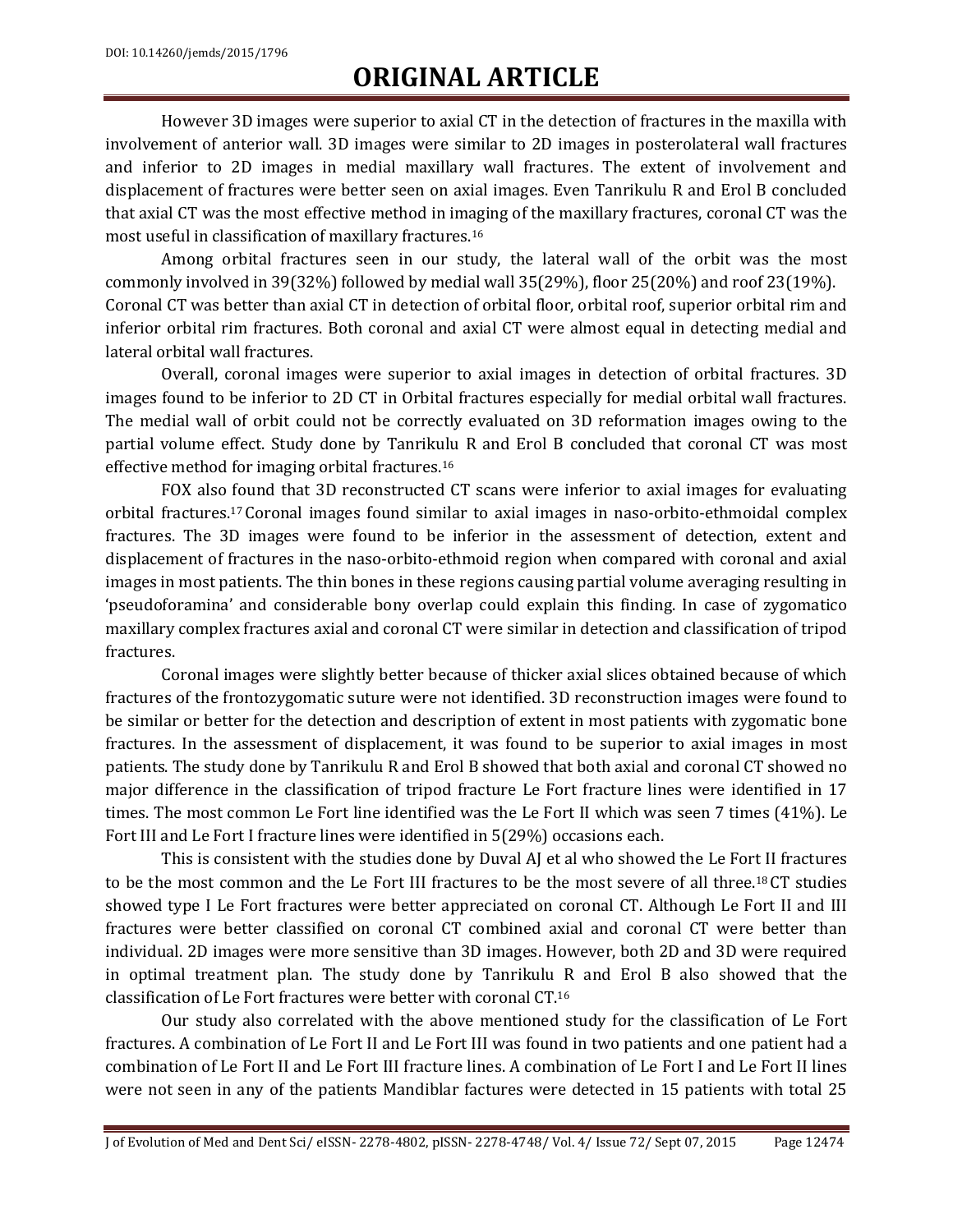number of fractures Most common fractured sites of mandible were body followed by ramus,alveolar ridge, angle and coronoid process.

Kruger Go states that the body fractures occur in 16-36% of mandibular fractures, highest incidence occurring in patients involved in motor vehicle accidents. <sup>19</sup>Another study by Balwant Rai and others showed that most frequently fractured site in the mandible is the body in the canine region and least common site of fracture is the coronoid process. <sup>20</sup> Mandibular fractures were better identified on coronal CT compared to axial CT. Coronal CT was best in identifying fractures of angle of mandible.

There was no difference in 3D and 2D images in detection of mandibular fractures but displacements were better seen on 3D. Study done by Markowitz, Bernard L and others showed that coronal CT was the most accurate method as compared to axial CT in the diagnosis of mandibular

Fractures especially fractures of the angle of the mandible.<sup>21</sup> Ohkawa, et al. (1997) reported that both 2DCT and 3DCT techniques presented a similar sensitivity for the diagnosis of fractures in the mandibular region, though 3D-CT imaging allowed a better visualization.<sup>22</sup>

Although not technically part of the facial skeleton, the frontal bone is particularly prominent and often injured in patients with maxillofacial trauma. These fractures are the result of either direct trauma or an extension of a skull fracture. Both Coronal and axial images were found to be similar in the detection of fractures in frontal bones and frontal sinuses. 3D images were better compared to axial images in detection and displacements of frontal bone fractures but extension of fractures especially into posterior wall of sinus or roof of orbit were not adequately visualized on the 3D images. This is due to the overlap of the bony anterior wall of the sinus restricting visualization.

**CONCLUSION:** In our study which included 131 patients with history of maxillary facial trauma showed male preponderance with common incidence in 21-30 years age group caused mainly due to road traffic accidents. Most common fractured site was nasal bones and most common complex type was naso-ethmoido-orbital complex fractures Axial CT was better in diagnosing anterior maxillary wall, zygomatic arch fractures. Coronal CT was better in detecting orbital floor orbital roof & pterygoid plate fractures. Axial and coronal CT were similar in fractures of zygoma, lateral & medial maxillary sinus walls, and lateral and medial orbital walls, nasal bone, anterior and posterior frontal sinus wall fractures.

Coronal CT was better for classification of Le Fort fractures and orbital floor blow out fractures. 3D CT was slightly better to 2D CT in detecting anterior maxillary wall fractures and frontal bone fractures. 2D and 3D CT were almost similar in fractures of nasal bone, zygomatic bone and zygomatic arch fractures though displacement of zygomatic bone and zygomatic arch fractures were better seen on 3D images.

3D CT was inferior to 2D in medial wall of maxillary sinus, medial wall of orbit and pterygoid plate fractures. However 3D images provided an easy detection of specific characteristics of facial asymmetries, midface defects and skull vault defects, and a clear localization of fractures associated with bone displacement 2D-CT was good for diagnosing facial fractures, while 3D-reconstruction was a useful complementary tool.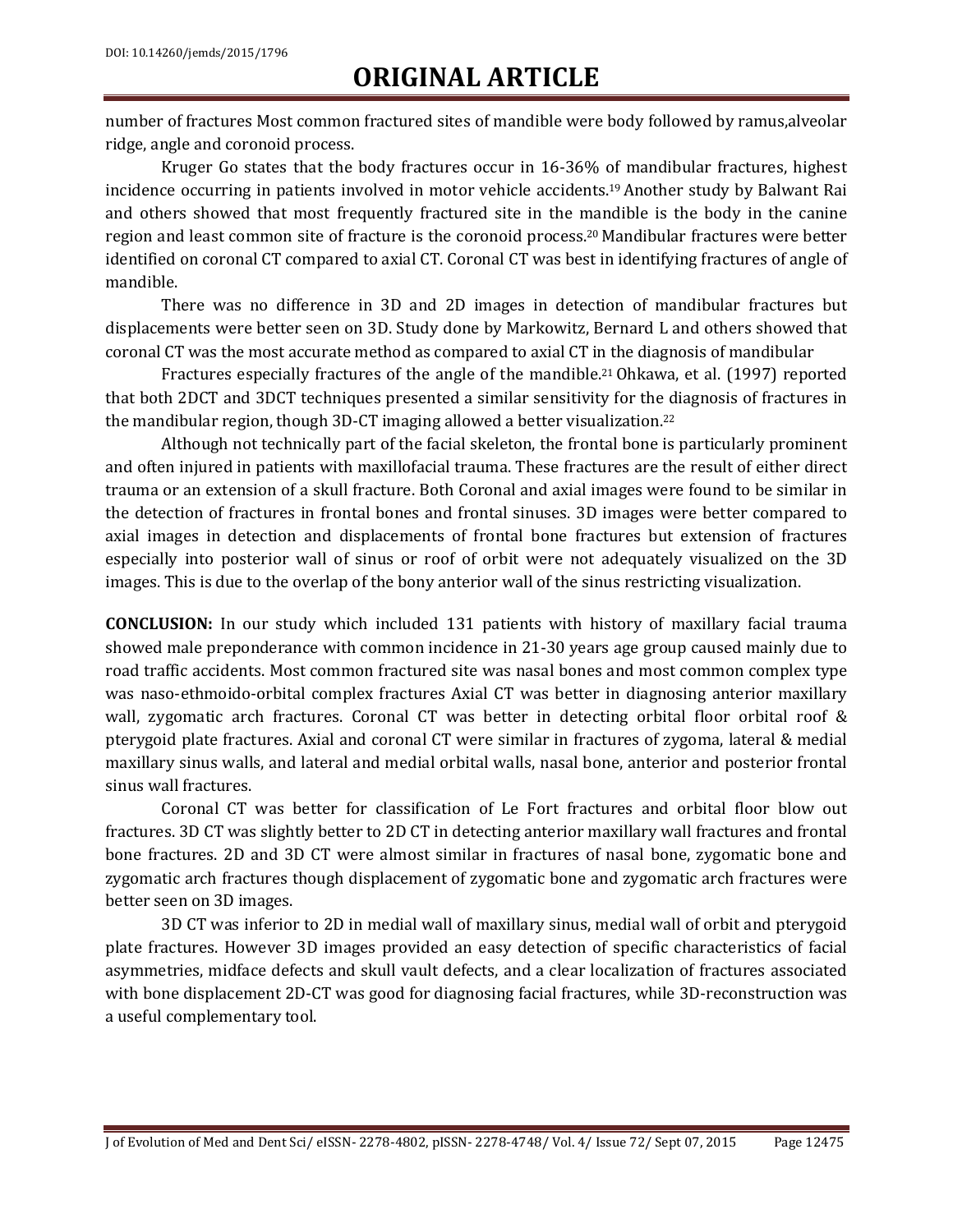#### **BIBLIOGRAPHY:**

- 1. Batnitzki S, McMillan JH (1990) Facial trauma. In: McCort JJ, Mindelzun RE (ed) Trauma radiology. Churchill Livingstone, New York, pp 301–338.
- 2. Rogers LF (1982) Radiology of skeletal trauma. Churchill Livingstone, New York, pp 229–271.
- 3. Hermans R, Van der Goten A, De Foer B, Baert AL (1997) Imaging of maxillo- facial trauma. JBR-BTR 80:25–29.
- 4. Druelinger l, Guenther M, March and EG (2000) Radiographic evaluation of the facial complex. Emerg Med Clin North Am 18:393–410.
- 5. Ghysen D, Ozsarlak O, van den Hauwe L, Van Goethem J, De Schepper AM, Parizel PM (2000) Maxillo-facial trauma. JBR-BTR 83:181–192.
- 6. Rhea JT, Rao PM, Novelline RA. Helical CT and three dimensional CT of facial and orbital injury. Radiol Clin North Am. 1999; 37:489–513.
- 7. Alder ME, Deahl ST, Matteson SR. Clinical usefulness of two dimensional reformatted and threedimensionally rendered computerized tomographic images: literature review and a survey of surgeons' opinions. J Oral Maxillofac Surg 1995; 53:375-86.
- 8. Preda L, La Fianza A, Di Maggio EM, Dore R, Schifino MR, Mevio E, et al. [Complex maxillofacial trauma: diagnostic contribution of multiplanar and tridimensional spiral CT imaging]. Radiol Med (Torino) 1998; 96:178-84; Italian.
- 9. John H. Harris. Emergency radiology primer. The University of Texas Health Science Center at Houston; 2006, cited at: <http://www.uth.tmc.edu/radiology/test/er\_primer>.
- 10. Salvolini U. Traumatic injuries: imaging of facial injuries. Eur Radiol 2002; 12:1253-61.
- 11. Som PM, Brandwein MS. Facial fractures and postoperative findings. En: Som PM, Curtin HD (eds). Head and neck imaging. Mosby, St. Louis: 2002: 374-438.
- 12. Saigal K, Winokur RS, Finden S, Taub D, Pribitkin EA. Use of three dimensional computerized tomography reconstruction in complex facial trauma. Arch Facial Plast Surg 2005; 21: 214-9.
- 13. K. Subhashraj et al. Review of maxillofacial injuries in Chennai, India: A study of 2748 cases: British Journal of Oral and Maxillofacial Surgery Volume 45, Issue 8, December 2007, Pages 637–639.
- 14. Chandra Shekar BR, Reddy C. A five-year retrospective statistical analysis of maxillofacial injuries in patients admitted and treated at two hospitals of Mysore city .Indian J Dent Res 2008;19:304-8.
- 15. Hwang Kun, You Sun Hye. Analysis of facial bone fractures: an 11-year study of 2094 patients. Indian J Plast Surg 2010; 43(1): 42–8.
- 16. Tanrikulu R, Erol B. Comparison of computed tomography with conventional radiography for midfacial fractures. Dentomaxillofacial Radiology 2001; 30:141-146.
- 17. Fox LA, Vannier MW, West OC, Wilson AJ, Baran GA, Pilgram TK. Diagnostic performance of CT, MPR and 3DCT imaging in maxillofacial trauma. Comput Med Imaging Graph 1995; 19:385– 395.
- 18. Duval AJ, Benovitz JD. Maxillary fractures. Otolaryngol Clin North Am 1976; 9:498-98.
- 19. Kruger GO. Textbook of Oral and Maxillofacial Surgery.St Louis, C.V. Mosby Co., 1984, p378.
- 20. Rai B, Dhattarwal SK, Jam R, Kangra V. Anand SC, Bhardawaj DN. Road Traffic Accidents: Site Of Fracture Of The Mandible. The Internet Journal of Epidemiology 2007; 4(2). Available from: URL:http://www.ispub.coml Journallthe\_internetjournal\_of\_epidemiology/volume\_4number 2 12/article/road traffic accidents site of fracture of the mandi ble.html.

J of Evolution of Med and Dent Sci/ eISSN- 2278-4802, pISSN- 2278-4748/ Vol. 4/ Issue 72/ Sept 07, 2015 Page 12476